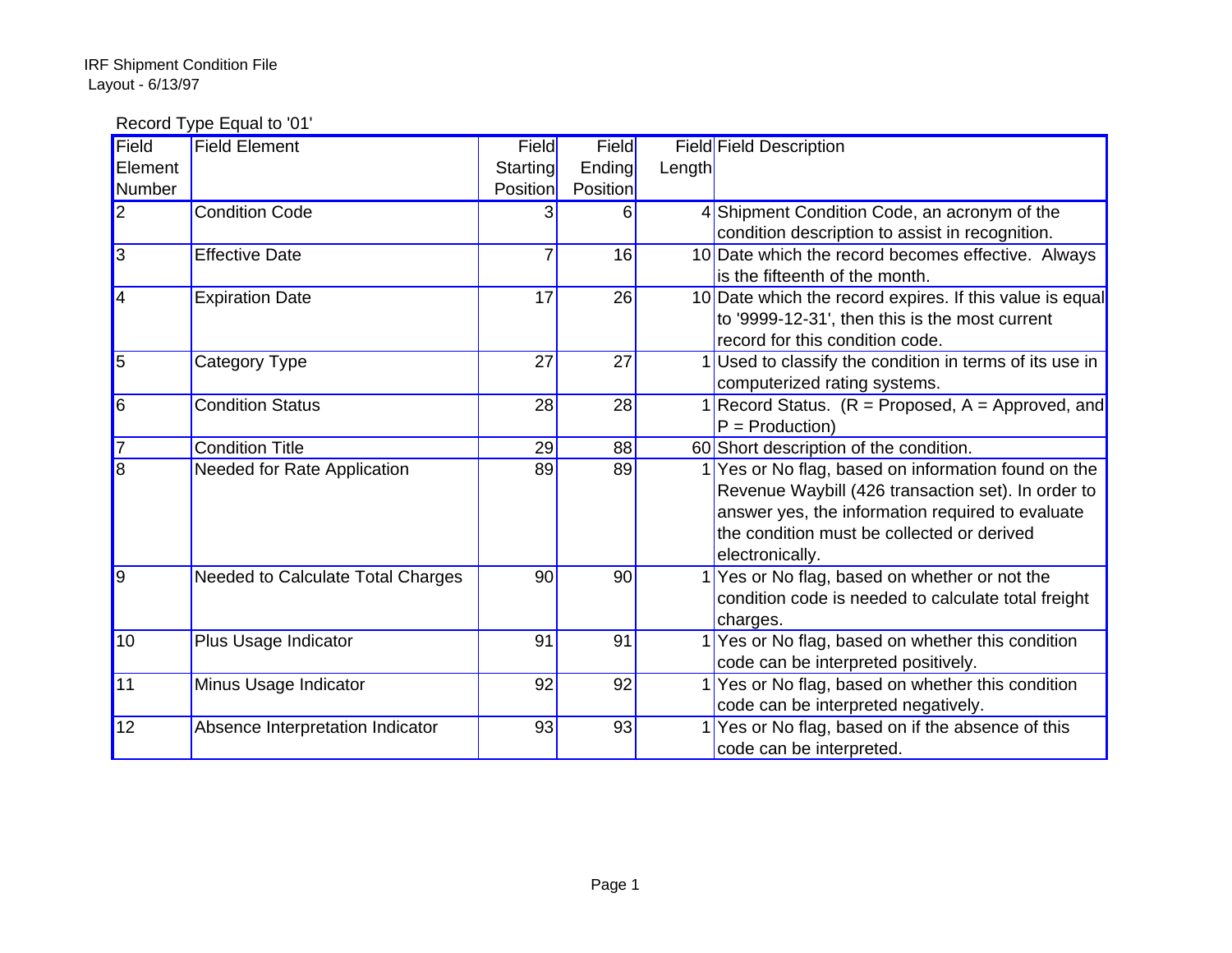| Field           | <b>Field Element</b>           | Field    | Field    |        | <b>Field Field Description</b>                                                     |
|-----------------|--------------------------------|----------|----------|--------|------------------------------------------------------------------------------------|
| Element         |                                | Starting | Ending   | Length |                                                                                    |
| Number          |                                | Position | Position |        |                                                                                    |
| 13              | <b>Condition Index 1</b>       | 94       | 123      |        | 30 Subject area to search for this condition in an                                 |
|                 |                                |          |          |        | index of all available condition codes. May have                                   |
|                 |                                |          |          |        | up to four occurrences as listed in fields 13                                      |
|                 |                                |          |          |        | through 16.                                                                        |
| 14              | <b>Condition Index 2</b>       | 124      | 153      |        | 30 Subject area to search for this condition in an                                 |
|                 |                                |          |          |        | index of all available condition codes. May have                                   |
|                 |                                |          |          |        | up to four occurrences as listed in fields 13                                      |
|                 |                                |          |          |        | through 16.                                                                        |
| 15              | Condition Index 3              | 154      | 183      |        | 30 Subject area to search for this condition in an                                 |
|                 |                                |          |          |        | index of all available condition codes. May have                                   |
|                 |                                |          |          |        | up to four occurrences as listed in fields 13                                      |
|                 |                                |          |          |        | through 16.                                                                        |
| 16              | Condition Index 4              | 184      | 213      |        | 30 Subject area to search for this condition in an                                 |
|                 |                                |          |          |        | index of all available condition codes. May have                                   |
|                 |                                |          |          |        | up to four occurrences as listed in fields 13                                      |
|                 |                                |          |          |        | through 16.                                                                        |
| 17              | 426 Data Segment               | 214      | 273      |        | 60 Text definition of the 426 data segment.                                        |
| $\overline{18}$ | <b>REN Edit Use</b>            | 274      | 274      |        | 1 Yes or No flag to determine if this code is edited                               |
|                 |                                |          |          |        | by REN.                                                                            |
| 19              | <b>REN Edit Data Source</b>    | 275      | 279      |        | 5 If field #18 is equal to "Y", then this is the IRF to                            |
|                 |                                |          |          |        | edit against. If this field is equal to "N", then this<br>value is blank.          |
| $\overline{20}$ |                                |          |          |        | 4 Roadmark or initials of the business name of the                                 |
|                 | Proposing Origin               | 280      | 283      |        |                                                                                    |
| $\overline{21}$ |                                | 284      | 333      |        | Proposing Person in field #21.                                                     |
|                 | <b>Proposing Person</b>        |          |          |        | 50 Person who proposed the change to the condition<br>code.                        |
| 22              |                                | 334      | 343      |        |                                                                                    |
| $\overline{23}$ | Proposer Phone<br>Proposer Fax | 344      | 353      |        | 10 Phone number of the Proposing Person.<br>10 Fax number of the Proposing Person. |
| $\overline{24}$ | Date Last Maintained           | 354      | 363      |        | 10 Date the change to the condition code was made                                  |
|                 |                                |          |          |        | to the electronic file.                                                            |
|                 |                                |          |          |        |                                                                                    |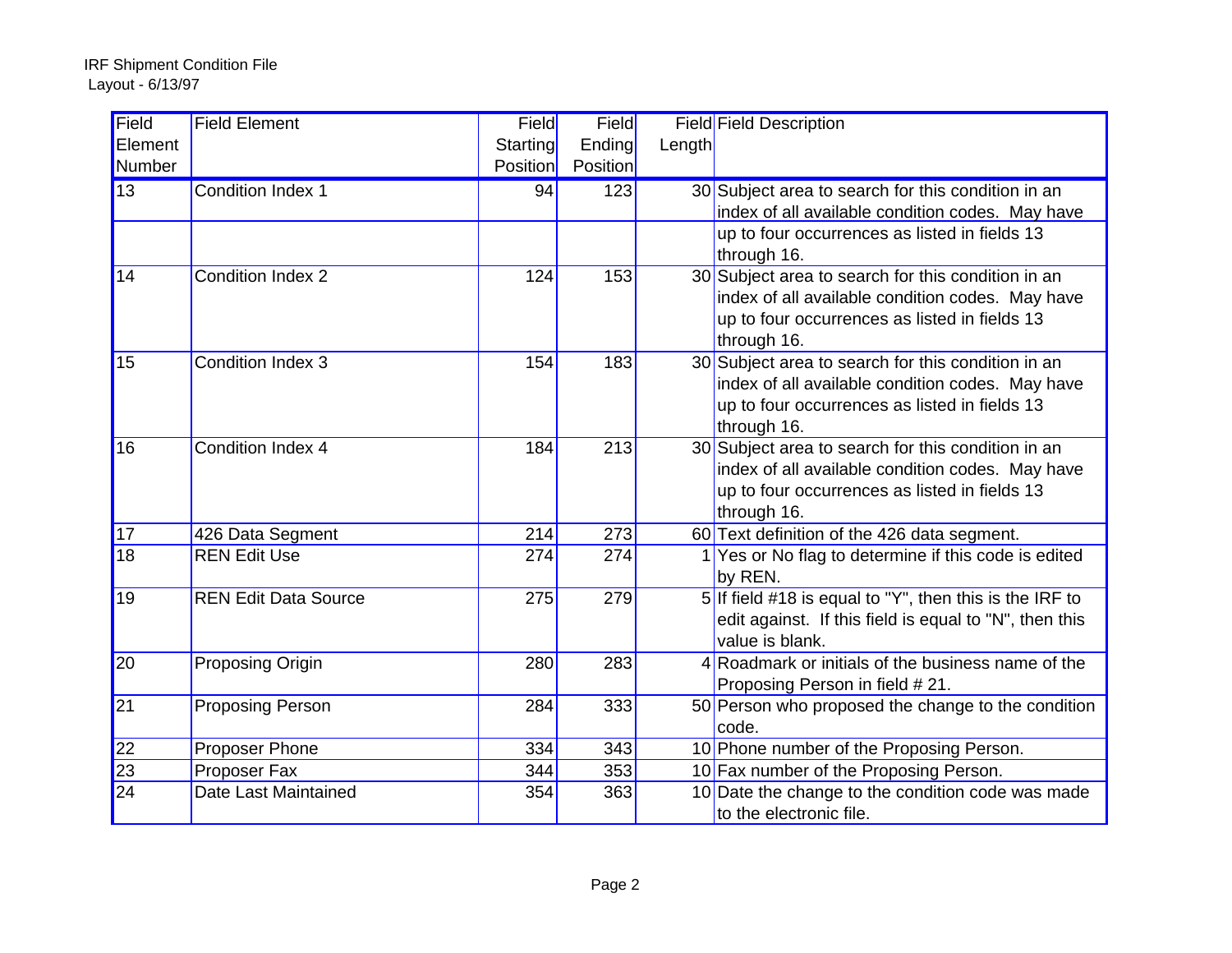| Field           | <b>Field Element</b>               | Field           | Field           |        | <b>Field Field Description</b>                            |
|-----------------|------------------------------------|-----------------|-----------------|--------|-----------------------------------------------------------|
| Element         |                                    | Starting        | Ending          | Length |                                                           |
| Number          |                                    | <b>Position</b> | <b>Position</b> |        |                                                           |
| $\overline{25}$ | <b>Maintainer Userid</b>           | 364             | 371             |        | 8 Userid of the central site person that made the         |
|                 |                                    |                 |                 |        | change to the electronic file.                            |
| 26              | Plus Interpretation                | 372             | 556             |        | 185 The positive interpretation of the condition code, if |
|                 |                                    |                 |                 |        | applicable.                                               |
| 27              | Minus Interpretation               | 557             | 741             |        | 185 The negative interpretation of the condition code, if |
|                 |                                    |                 |                 |        | applicable.                                               |
| 28              | Absence Interpretation             | 742             | 926             |        | 185 This field is no longer maintained as of the reissue  |
|                 |                                    |                 |                 |        | of the Directory in August, 1995. However, it is          |
|                 |                                    |                 |                 |        | still present in the electronic file.                     |
| 29              | <b>REN Edit Description</b>        | 927             | 1111            |        | 185 Text description of what is edited by the REN Edit    |
|                 |                                    |                 |                 |        | Data Source (field #19).                                  |
| 30              | <b>Condition Text Description</b>  | 1112            | 1426            |        | 315 Describes the condition in terms that users can       |
|                 |                                    |                 |                 |        | readily understand so they may determine if this          |
|                 |                                    |                 |                 |        | condition is appropriate for their situation.             |
| 31              | <b>Dependency Description</b>      | 1427            | 1801            |        | 375 List of all conditions (if any) that must be used in  |
|                 |                                    |                 |                 |        | conduction with the code, as well as a list of any        |
|                 |                                    |                 |                 |        | condition which must not be used when this code           |
|                 |                                    |                 |                 |        | appears.                                                  |
| 32              | <b>Business Use</b>                | 1802            | 2176            |        | 375 The business purpose the condition code tries to      |
|                 |                                    |                 |                 |        | address, as well as any restrictions the condition        |
|                 |                                    |                 |                 |        | imposes on the price.                                     |
| 33              | <b>Recommendation and Comments</b> | 2177            | 2616            |        | 440 Text description defining the reason the condition    |
|                 |                                    |                 |                 |        | code was changed.                                         |
| 34              | Filler                             | 2617            | 2620            |        | $4$ Filler.                                               |

Record Type Equal to '02'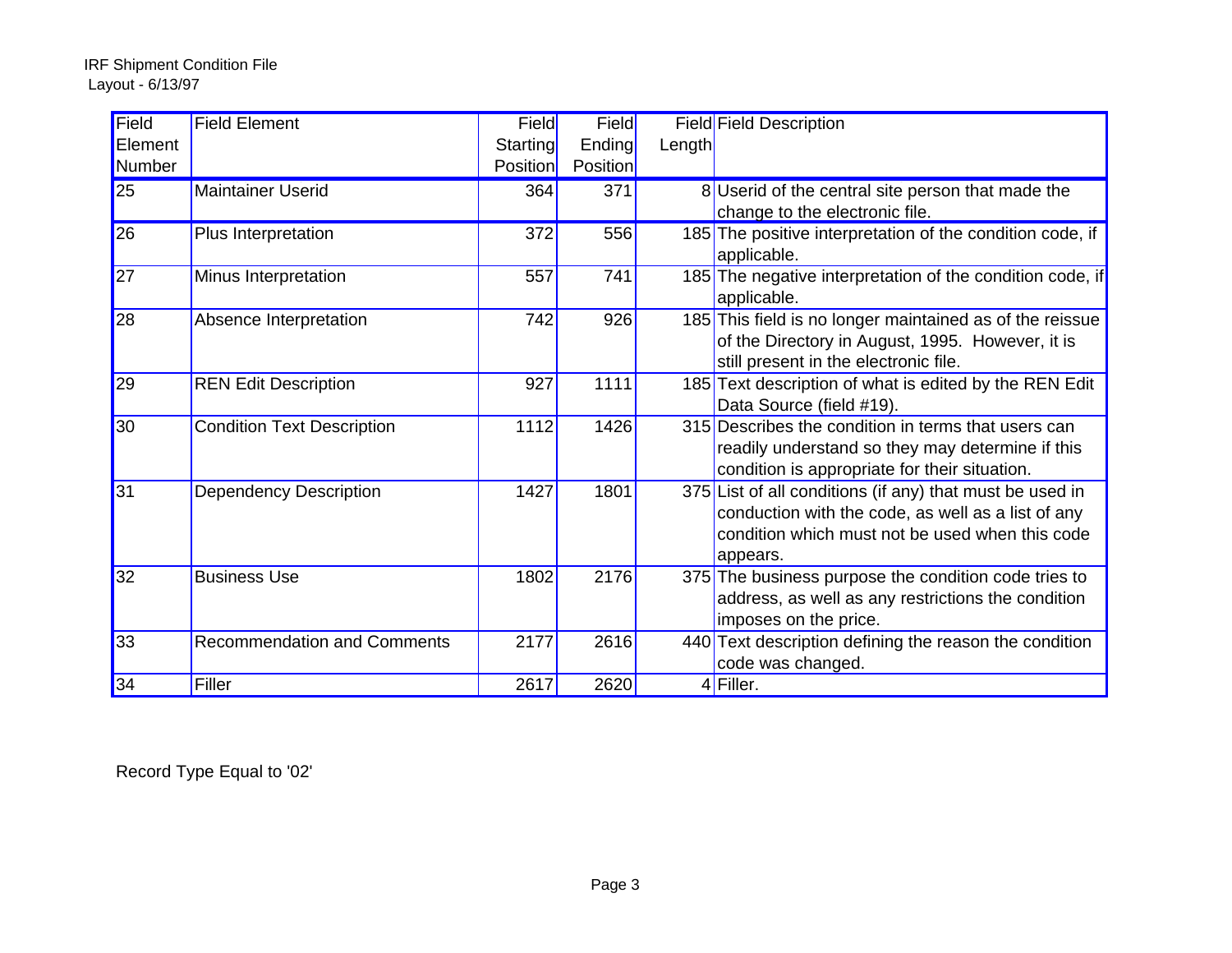| <b>Field</b>  | <b>Field Element</b>   | Field           | Field           |        | Field Field Description                                  |
|---------------|------------------------|-----------------|-----------------|--------|----------------------------------------------------------|
| Element       |                        | Starting        | Ending          | Length |                                                          |
| <b>Number</b> |                        | <b>Position</b> | <b>Position</b> |        |                                                          |
| 35            | Record Type            |                 |                 |        | 2 File layout designator. Accepted values are '01'       |
|               |                        |                 |                 |        | through '06'. Value determines to which file layout      |
|               |                        |                 |                 |        | to refer.                                                |
| 36            | <b>Condition Code</b>  |                 | 6               |        | 4 Shipment Condition Code, an acronym of the             |
|               |                        |                 |                 |        | condition description to assist in recognition.          |
| 37            | <b>Effective Date</b>  |                 | 16              |        | 10 Date which the record becomes effective. Always       |
|               |                        |                 |                 |        | is the fifteenth of the month.                           |
| 38            | <b>Expiration Date</b> | 17              | 26              |        | 10 Date which the record expires. If this value is equal |
|               |                        |                 |                 |        | to '9999-12-31', then this is the most current           |
|               |                        |                 |                 |        | record for this condition code.                          |
| 39            | TS426 Segment          | 27              | 30              |        | 4 The 426 Data segment (if any) which provides the       |
|               |                        |                 |                 |        | necessary information to determine whether or not        |
|               |                        |                 |                 |        | the condition is satisfied.                              |
| 40            | TS426 Data Element     | 31              | 34              |        | 4 The data element within the 426 Data segment (if       |
|               |                        |                 |                 |        | any) which may provide the necessary information         |
|               |                        |                 |                 |        | to satisfy this condition                                |

## Record Type Equal to '03'

| $\sqrt{41}$      | <b>Record Type</b>     |    |    | 2 File layout designator. Accepted values are '01'       |
|------------------|------------------------|----|----|----------------------------------------------------------|
|                  |                        |    |    | through '06'. Value determines to which file layout      |
|                  |                        |    |    | to refer.                                                |
| $\sqrt{42}$      | <b>Condition Code</b>  |    | 6  | 4 Shipment Condition Code, an acronym of the             |
|                  |                        |    |    | condition description to assist in recognition.          |
| $\sqrt{43}$      | <b>Effective Date</b>  |    | 16 | 10 Date which the record becomes effective. Always       |
|                  |                        |    |    | is the fifteenth of the month.                           |
| $\vert 44 \vert$ | <b>Expiration Date</b> | 17 | 26 | 10 Date which the record expires. If this value is equal |
|                  |                        |    |    | to '9999-12-31', then this is the most current           |
|                  |                        |    |    | record for this condition code.                          |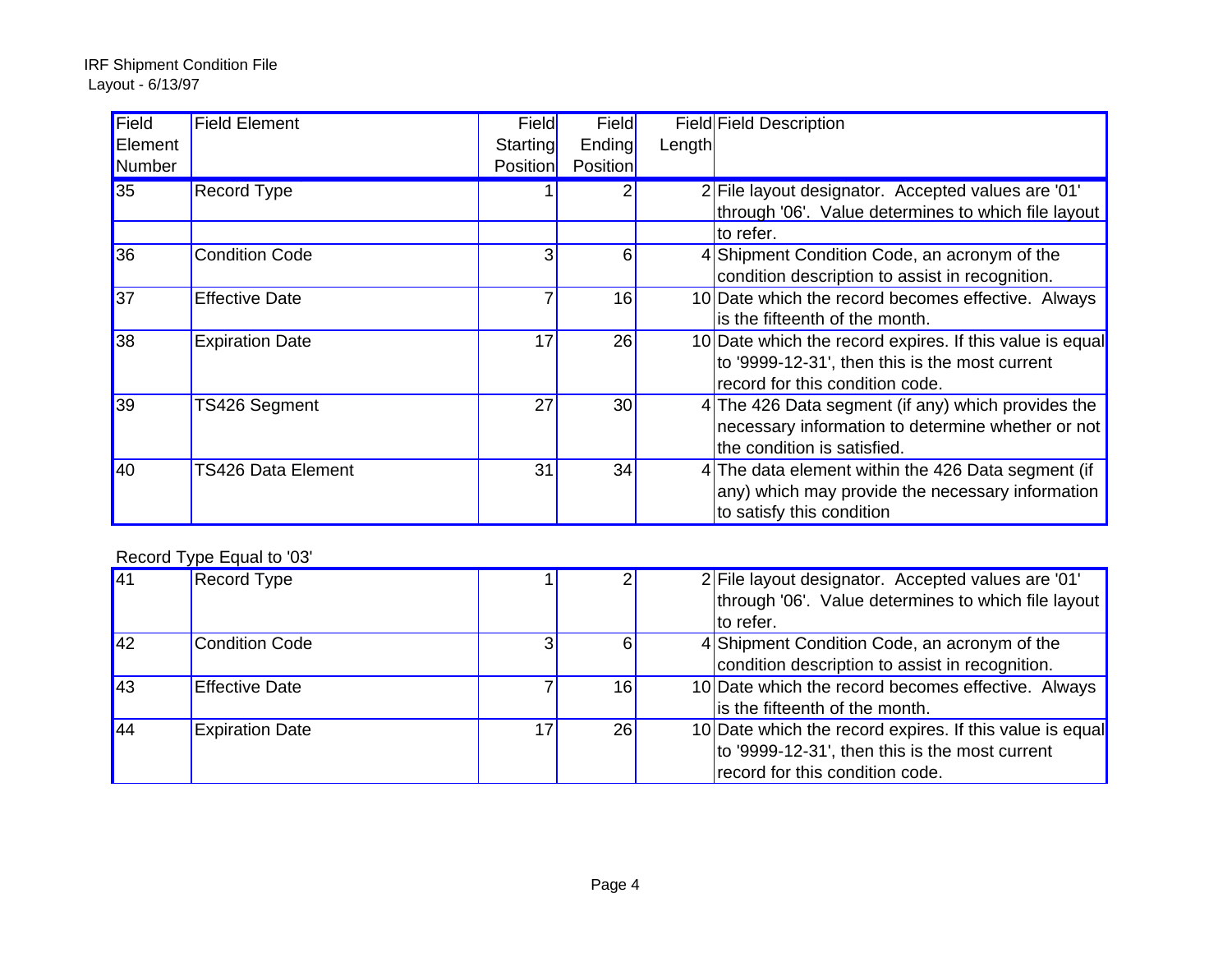| Field   | <b>Field Element</b> | Field           | Field           |        | Field Field Description                                      |
|---------|----------------------|-----------------|-----------------|--------|--------------------------------------------------------------|
| Element |                      | Starting        | Ending          | Length |                                                              |
| Number  |                      | <b>Position</b> | <b>Position</b> |        |                                                              |
| 45      | Dependency Code      | 27              | 30 <sup>1</sup> |        | 4 Any other condition code which must be used in             |
|         |                      |                 |                 |        | conjunction with this Condition Code, or                     |
|         |                      |                 |                 |        | alternatively, any other condition code which must           |
|         |                      |                 |                 |        | not be used in conjunction with this Condition               |
|         |                      |                 |                 |        | Code.                                                        |
| 46      | Dependency Usage     | 31              | 31              |        | 1 If field $#45$ is stated positively, then this is equal to |
|         |                      |                 |                 |        | $"$ +"; otherwise, if field #45 is stated negatively, then   |
|         |                      |                 |                 |        | this is equal to "-".                                        |

## Record Type Equal to '04'

| $\overline{47}$ | <b>Record Type</b>     |    |    | 2 File layout designator. Accepted values are '01'<br>through '06'. Value determines to which file layout<br>to refer.                                                                                                              |
|-----------------|------------------------|----|----|-------------------------------------------------------------------------------------------------------------------------------------------------------------------------------------------------------------------------------------|
| 48              | <b>Condition Code</b>  |    | 6  | 4 Shipment Condition Code, an acronym of the<br>condition description to assist in recognition.                                                                                                                                     |
| 49              | <b>Effective Date</b>  |    | 16 | 10 Date which the record becomes effective. Always<br>is the fifteenth of the month.                                                                                                                                                |
| 50              | <b>Expiration Date</b> | 17 | 26 | 10 Date which the record expires. If this value is equal<br>to '9999-12-31', then this is the most current<br>record for this condition code.                                                                                       |
| 51              | Value Type             | 27 | 27 | 1 A value of 'V' indicates a Value entry; a value of 'F'<br>indicates a From (or Range F) entry; and, a value<br>of 'T' indicates a To (or Range T) entry.                                                                          |
| 52              | <b>Edit Format</b>     | 28 | 30 | $3$ A value of 'A/N' indicates that the Value Type ('V',<br>'F', or 'T' as indicated in field #52) will contain<br>alphanumeric information, while a value of 'N'<br>indicates that the Value Type contains numeric<br>information. |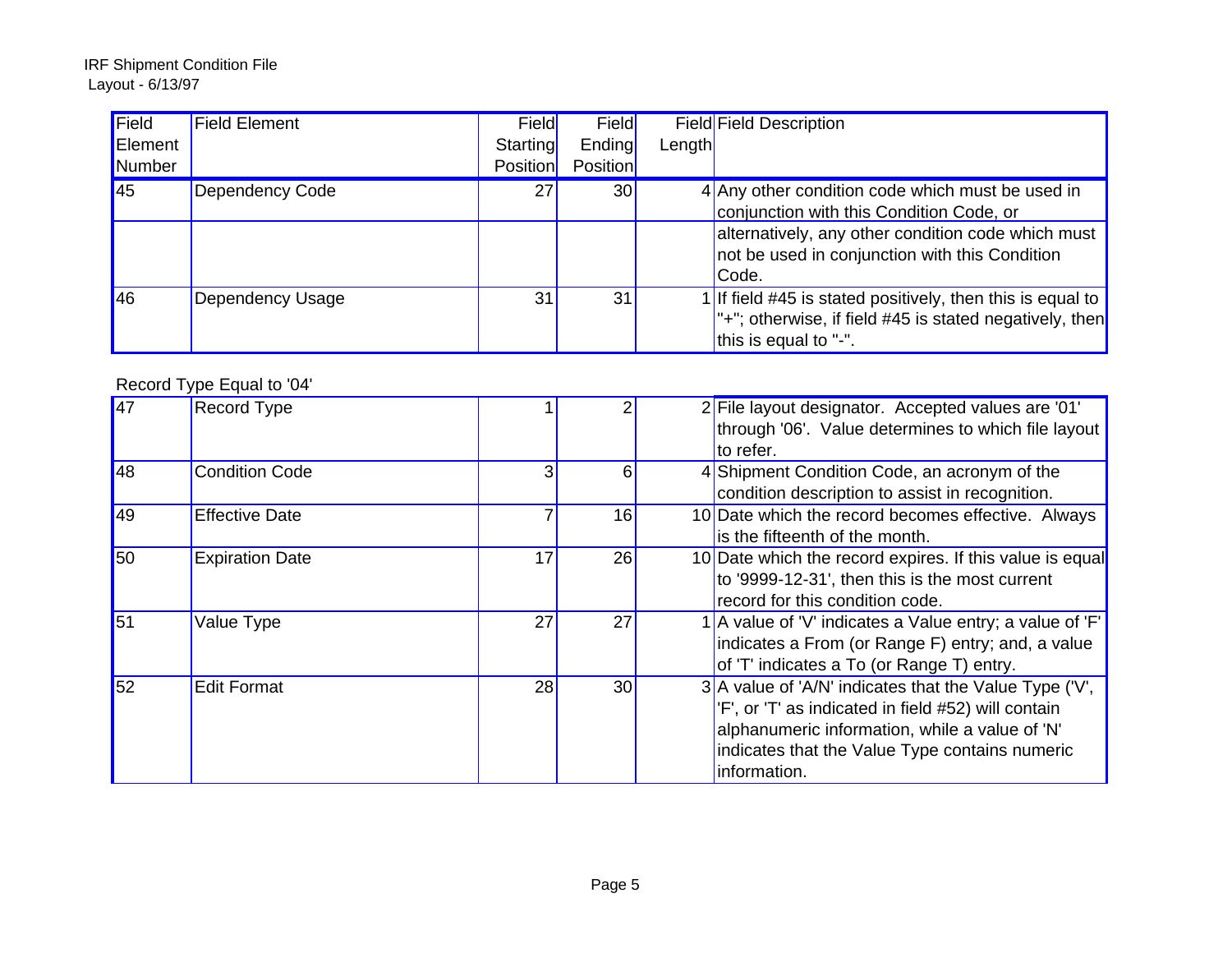| Field   | <b>Field Element</b>    | Field    | Field    |        | <b>Field Field Description</b>                           |
|---------|-------------------------|----------|----------|--------|----------------------------------------------------------|
| Element |                         | Starting | Ending   | Length |                                                          |
| Number  |                         | Position | Position |        |                                                          |
| 53      | Field Length            | 31       | 34       |        | 4 The number of characters allowed, including the        |
|         |                         |          |          |        | number of decimal places. (e.g. 4.2 is four              |
|         |                         |          |          |        | positions to the left of the decimal, the decimal        |
|         |                         |          |          |        | point itself, and 2 positions to the right of the        |
|         |                         |          |          |        | decimal point.)                                          |
| 54      | Reference Mark 1        | 35       | 38       |        | 4 Edit code as listed in Appendix H. May have up to      |
|         |                         |          |          |        | five occurrences as listed in fields 54 through 58.      |
|         |                         |          |          |        |                                                          |
| 55      | Reference Mark 2        | 39       | 42       |        | 4 Edit code as listed in Appendix H. May have up to      |
|         |                         |          |          |        | five occurrences as listed in fields 54 through 58.      |
|         |                         |          |          |        |                                                          |
| 56      | <b>Reference Mark 3</b> | 43       | 46       |        | 4 Edit code as listed in Appendix H. May have up to      |
|         |                         |          |          |        | five occurrences as listed in fields 54 through 58.      |
|         |                         |          |          |        |                                                          |
| 57      | Reference Mark 4        | 47       | 50       |        | 4 Edit code as listed in Appendix H. May have up to      |
|         |                         |          |          |        | five occurrences as listed in fields 54 through 58.      |
|         |                         |          |          |        |                                                          |
| 58      | Reference Mark 5        | 51       | 54       |        | 4 Edit code as listed in Appendix H. May have up to      |
|         |                         |          |          |        | five occurrences as listed in fields 54 through 58.      |
|         |                         |          |          |        |                                                          |
| 59      | <b>Appendix Usage</b>   | 55       | 55       |        | 1 Appendix referenced (if any) as noted in the Field     |
|         |                         |          |          |        | Description (field #63)                                  |
| 60      | <b>IRF Usage</b>        | 56       | 60       |        | 5 Industry Reference File (IRF) referenced (if any)      |
|         |                         |          |          |        | as noted in the Field Description (field #63)            |
| 61      | Absence Interpretation  | 61       | 185      |        | 125 Interpretation description when this code is not     |
|         |                         |          |          |        | used.                                                    |
| 62      | Data Source Description | 186      | 310      |        | 125 List of any available electronic data sources (other |
|         |                         |          |          |        | than the 426 waybill) where information to support       |
|         |                         |          |          |        | this condition may be found.                             |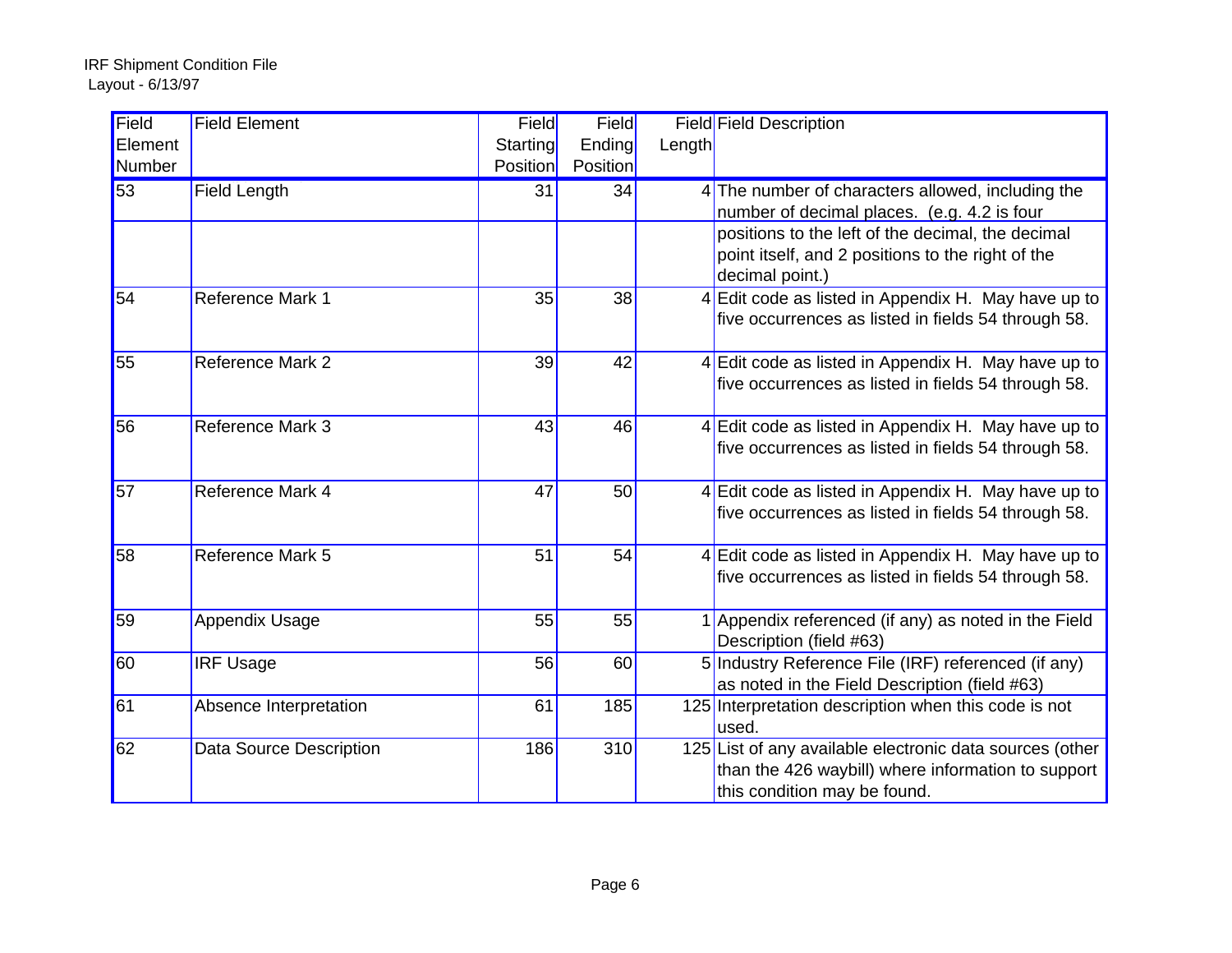| Field      | <b>Field Element</b>     | Field    | Field    |        | Field Field Description                               |
|------------|--------------------------|----------|----------|--------|-------------------------------------------------------|
| Element    |                          | Starting | Ending   | Length |                                                       |
| Number     |                          | Position | Position |        |                                                       |
| $\vert$ 63 | <b>Field Description</b> | 311      | 750      |        | 440 Description of the values referenced in fields 59 |
|            |                          |          |          |        | land $60.$                                            |

Record Type Equal to '05'

| 64              | <b>Record Type</b>             |    |     | 2 File layout designator. Accepted values are '01'       |
|-----------------|--------------------------------|----|-----|----------------------------------------------------------|
|                 |                                |    |     | through '06'. Value determines to which file layout      |
|                 |                                |    |     | to refer.                                                |
| 65              | <b>Condition Code</b>          |    | 6   | 4 Shipment Condition Code, an acronym of the             |
|                 |                                |    |     | condition description to assist in recognition.          |
| 66              | <b>Effective Date</b>          |    | 16  | 10 Date which the record becomes effective. Always       |
|                 |                                |    |     | is the fifteenth of the month.                           |
| $\overline{67}$ | <b>Expiration Date</b>         | 17 | 26  | 10 Date which the record expires. If this value is equal |
|                 |                                |    |     | to '9999-12-31', then this is the most current           |
|                 |                                |    |     | record for this condition code.                          |
| 68              | Value Type                     | 27 | 27  | 1 A value of 'V' indicates a Value entry; a value of 'F' |
|                 |                                |    |     | indicates a From (or Range F) entry; and, a value        |
|                 |                                |    |     | of 'T' indicates a To (or Range T) entry.                |
| 69              | <b>Valid Entry</b>             | 28 | 35  | 8 Abbreviation of the entry as described in field #70.   |
|                 |                                |    |     |                                                          |
| 70              | <b>Valid Entry Description</b> | 36 | 170 | 135 Allowable entries in the Value Type Field (field #   |
|                 |                                |    |     | $ 68\rangle$                                             |

## Record Type Equal to '06'

| $\overline{71}$ | <b>Record Type</b>    |    | 2 File layout designator. Accepted values are '01'         |
|-----------------|-----------------------|----|------------------------------------------------------------|
|                 |                       |    | <b>through '06'. Value determines to which file layout</b> |
|                 |                       |    | to refer.                                                  |
| 172             | <b>Condition Code</b> |    | 4 Shipment Condition Code, an acronym of the               |
|                 |                       |    | condition description to assist in recognition.            |
| $\vert$ 73      | <b>Effective Date</b> | 16 | 10 Date which the record becomes effective. Always         |
|                 |                       |    | is the fifteenth of the month.                             |